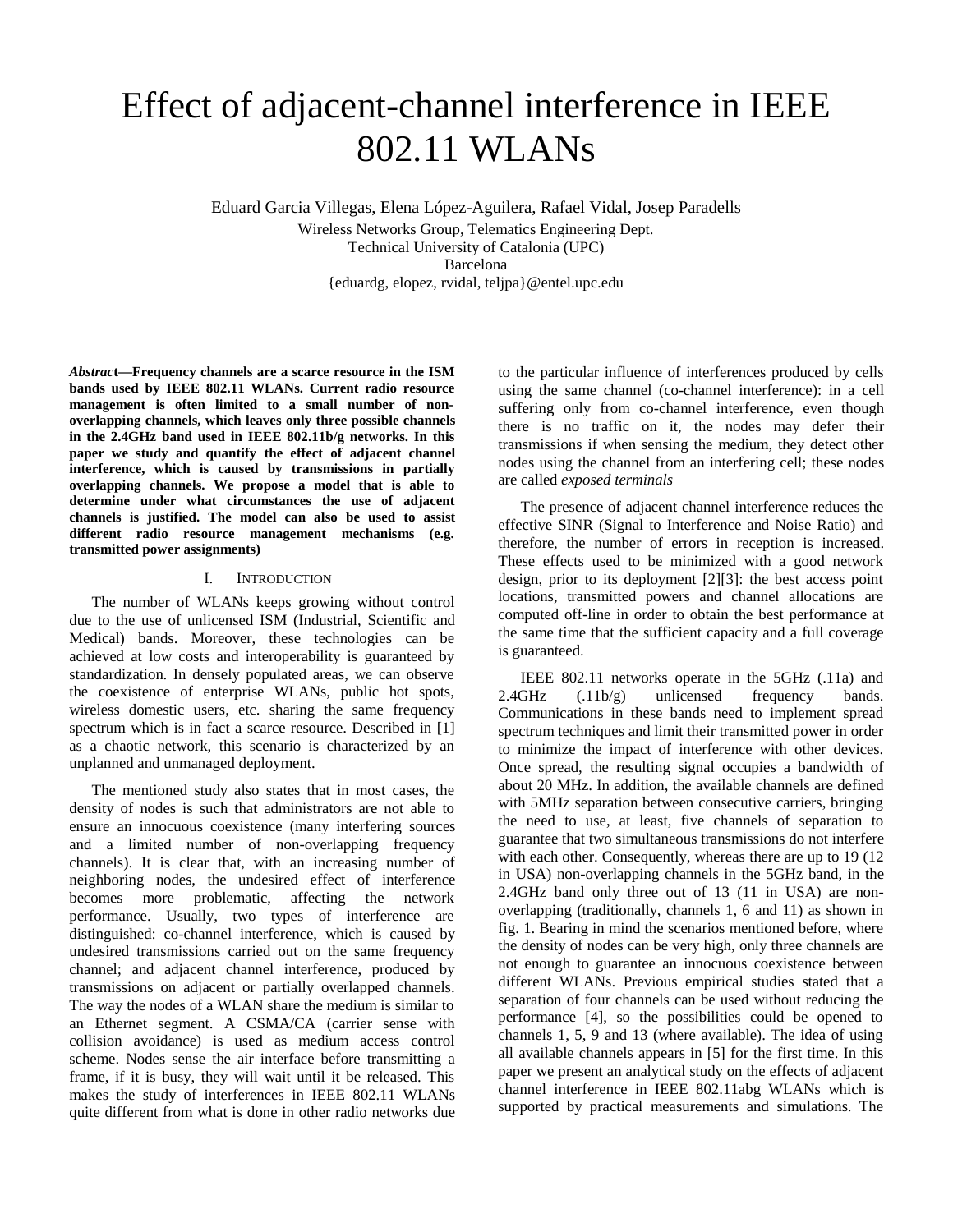results provided are intended to assist different radio resource management mechanisms by providing hints on the use of partially overlapped channels, i.e. we can explain under what circumstances this practice is recommended. Similar studies focused on Direct Sequence Spread Spectrum have been previously published [6][7], but relayed on significant simplifications.

The rest of the document is structured as follows: section II summarizes the operation of IEEE 802.11 MAC layer. In section III, the spectrum of IEEE 802.11 spread signals is analyzed. In section IV a model is presented that quantifies the amount of interference caused by partially overlapped channels. Section V quantifies the effect of interference on the network performance. In section VI some applicability statements are discussed, and finally, conclusions are given in VII.

# II. IEEE 802.11 PROTOCOLS

The IEEE 802.11 MAC procedure [8] provides two operating modes: Distributed Coordination Function (DCF) and Point Coordination Function (PCF). The DCF uses the contention MAC algorithm CSMA/CA, whereas the PCF offers contention free access. The two modes can be used alternately in time.

The DCF works as follows. Before initiating a transmission, a station senses the channel to determine whether it is idle or busy. If the medium is sensed idle during a period of time called Distributed Interframe Space (DIFS), the station is allowed to transmit. If the medium is sensed busy, the transmission is delayed until the channel is idle again. Physical and virtual carrier-sense functions are used to determine the state of the medium. Virtual carrier sense is referred to as the Network Allocation Vector (NAV). The NAV maintains a prediction of future traffic on the medium based on duration information that is announced in some frames. Basically, the physical layer provides a busy/idle medium recognition based on the detection of any energy above a given threshold *Pth*; physical layer can also report a busy medium upon detection of an 802.11 signal (above or below  $P_{th}$ ).

A slotted binary exponential *backoff* interval is uniformly chosen in [0, *CW*-1], where *CW* is the contention window. The *backoff* timer is decreased as long as the channel is sensed idle, stopped when a transmission is in progress, and reactivated when the channel is sensed idle again for more than DIFS. When the *backoff* timer expires, the station starts transmitting. After each data frame successfully received, the receiver transmits an acknowledgment frame (ACK) after a Short Interframe Space (SIFS) period. The value of *CW* is set



to its minimum value, *CWmin*, in the first transmission attempt, and ascends integer powers of two at each retransmission, up to a pre-determined value *CWmax*.

The protocol described above is called basic or two-way handshaking mechanism. In addition, the specification also contains a four-way frame's exchange protocol called RTS/CTS mechanism: a station gains channel access through the contention process described previously, and sends a special frame called Request to Send (RTS), instead of the actual data frame. In response to that, the receiver sends a Clear to Send (CTS) frame after a SIFS interval. Subsequently, the requesting station is allowed to start the data frame's transmission after a SIFS period. The main objective of RTS/CTS handshake is the resolution of the hidden terminal problem. The mechanism is also employed to minimize the lost periods caused by collisions – the RTS frame is much shorter than data fames.

Finally, the IEEE 802.11 DCF MAC protocol supports two kinds of Basic Service Set (BSS): the independent BSS, known as ad-hoc networks, which have no connection to wired networks, and the infrastructure BSS, which contains an AP connected to the wired network. The second kind of BSS assimilates to cellular networks with base stations.

## III. SPREAD SIGNALS

The IEEE 802.11 defines different spreading techniques, but the devices that can be found today on the market are based on DSSS (Direct Sequence Spread Spectrum) and OFDM (Orthogonal Frequency Division Multiplexing). In DSSS, the data at the sending station is combined with a higher-rate bit sequence that spreads the user data in frequency by a factor equal to the spreading ratio. The IEEE 802.11 standards specify the use of Barker codes (1 and 2 Mbps) and the use of CCK (Complementary Code Keying in 5.5 and 11 Mbps) for the chip sequence in DSSS systems. The direct modulation effectively spreads the signal over a much wider bandwidth and its power spectrum can be described by the following equation:

$$
P_{DSSS}\left(x\right) = \begin{cases} \left(\frac{\sin(2p \cdot x)}{2p \cdot x}\right)^2 & x \neq 0\\ 1 & x = 0 \end{cases} \tag{1}
$$

where *x* is a function of the center frequency  $f_c$ , and the bandwidth of the main lobe  $b_m$ :  $x(f_c, b_m) = (f - f_c)/b_m$ . A general rule of thumb for DSSS systems is that the null to null bandwidth is 2x the chip rate. Since all DSSS modulations use a chip rate of 11 Mcps, the null to null bandwidth of the spread signal  $(b_m)$  is 22MHz. In fig. 2, the spectrum defined by equation (1) is compared with Matlab simulations, consisting of a random symbol sequence that is created to represent the data to be transmitted; the data is then spread using the 11-bit Barker sequence and finally, a carrier wave is applied.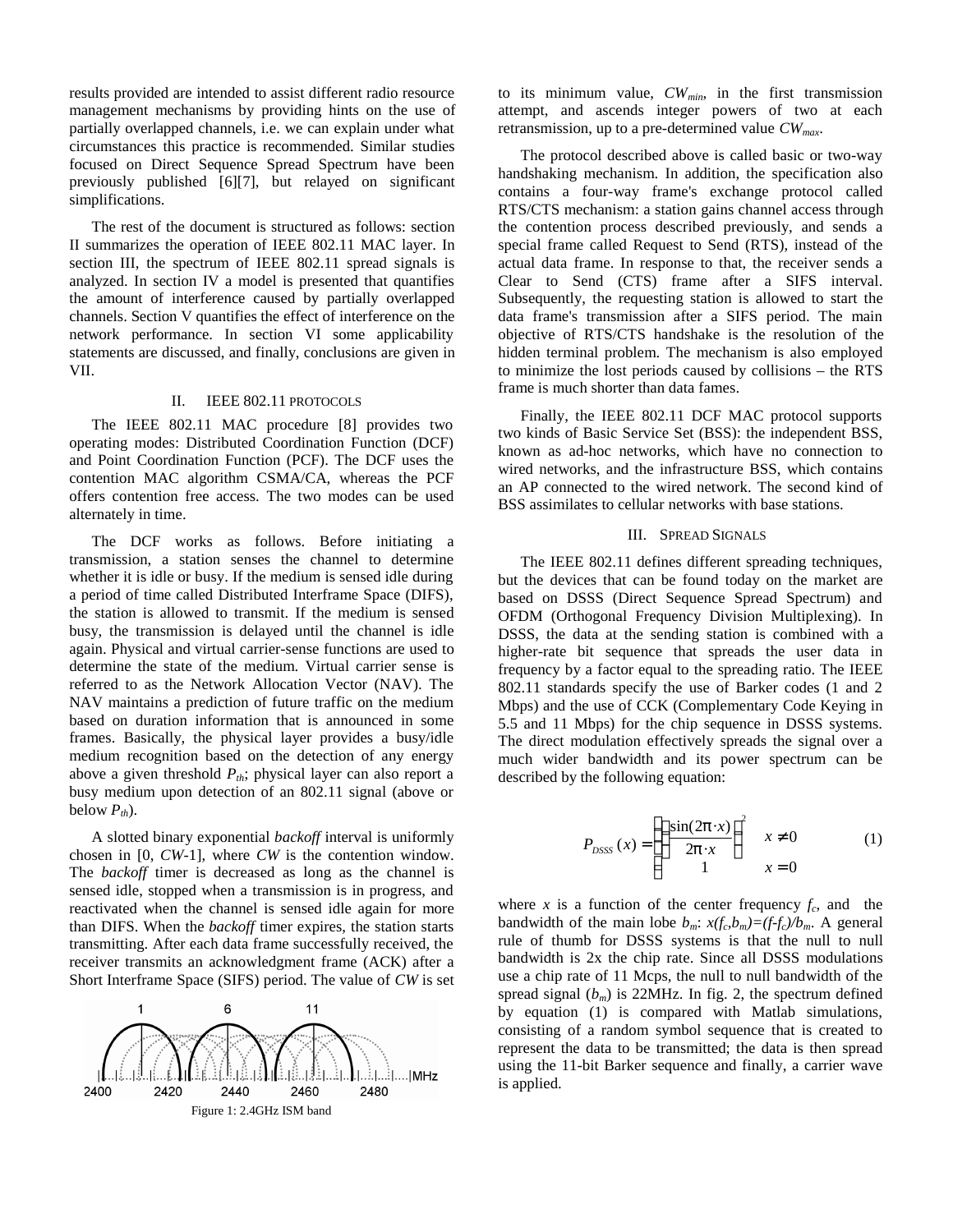

The IEEE 802.11a/g standards [9][10] specify an OFDM Physical Layer that splits an information signal across 52 separate sub-carriers. Four of the sub-carriers are pilot subcarriers that are used as a reference to disregard frequency or phase shifts. The remaining 48 sub-carriers provide separate wireless "pathways" for sending the information in a parallel fashion. The resulting sub-carrier frequency spacing is 0.3125 MHz (20MHz/64) and the total bandwidth is 20 MHz, but only 16.6MHz are actually occupied. According to the analysis in [11], the spectrum of the signal can be obtained summing the power spectra of all individual sub-carriers  $(P_{sk}(f))$ . This power density is obtained directly from the Fourier transform of the time-window function defined by the standard:

$$
W(f) = T_s \frac{\sin(pT_s f)}{pT_s f} \frac{\cos(pT_{TR} f)}{1 - 4T_{TR}^2 f^2} e^{-ipT_s f} \quad (2)
$$

where  $T_s$  is the symbol duration (4 $\mu$ s), and  $T_{TR}$  is the transition time, about 100 ns. The values for  $T_s$  and  $T_{TR}$  are the same for all modulations. Then, for the *k*th sub-carrier  $P_{sk}(f) = |W(f-0.3125k)|^2/T_s$ ;  $k = \pm 1$ ;  $\pm 2$ ;...;  $\pm 52/2$ . Note that the spectrum of any OFDM sub-carrier is only affected by the symbol shaping window and symbol rate.

#### IV. MEASURING INTERFERENCE

Logically, as the distance (in frequency) between two simultaneous transmissions increases, the effects of interference become less harmful. As explained above, in order to avoid interference, both transmissions should be separated by at least, five channels (> 22MHz).

However, the IEEE 802.11 standard defines a transmit spectrum mask intended to limit the energy of the transmitted signal that invades adjacent channels: around  $f_c$ , the signal is unmodified; at frequencies beyond  $f_c \pm 11$ MHz, the transmitted spectral products shall be less than –30 dBr, and - 50 dBr for frequencies *fc*±22MHz. For OFDM, the transmitted spectrum shall have a 0 dBr bandwidth not exceeding 18 MHz, –20 dBr at 11 MHz frequency offset, –28 dBr at 20 MHz frequency offset and –40 dBr at 30 MHz frequency offset and above (see figures 3 and 4).

Consequently, a band-pass filter must be applied before transmitting to the medium. Moreover, a similar filter is applied in reception to isolate the desired signal from other sources. This way, the energy received from transmissions on adjacent channels is substantially reduced. In fig. 4, a Matlab simulation illustrates the effect of applying the spectrum mask by means of a  $4<sup>th</sup>$ -order elliptic filter with 22MHz of bandwidth and a stop band 50dB down to a DSSS signal.

If we want to quantify the interference caused by transmissions in partially overlapped channels, we have to compute the PSD (Power Spectral Density) of the filtered signal. Assume a receiver tuned to  $f_c$ , and a transmitter that is *c* channels apart. Also assume that the two devices use an identical filter for both transmission and reception; if the filter's frequency response is represented by  $F_f(f)$ , where f is the frequency in MHz, the overlapping energy of the interfering signal is computed as:

$$
P_{\text{int}} = \int_{-\infty}^{+\infty} P(f) \cdot F_{f_c}(f - 5c) \cdot F_{f_c}(f) df \tag{3}
$$

 $P(f) = P_{DSSS}(f_c, 22)$  for DSSS and  $P(f) = \dot{a}_k P_{sk}(f)$  for OFDM signals. Note that for our purposes, the integral can be done only in the region of interest, i.e.  $f_c \pm 22MHz$ . Thus, we quantify the interference caused by 802.11 transmissions, according to the attenuation of the filter for a specific channel, normalized by the amount of energy the receiver would get if tuned to that channel. In other words, if we call  $P_0$  the power that the receiver gets when both the receiver and the transmitter are on channel 1, and  $P_c$  is the new power obtained after moving the sender c channels away, the normalized loss factor is  $P_c$  */ P<sub>0</sub>*. In fig. 5 (and 6),  $P_c$  is the amount of energy received from channel 36 (3), and  $P_0$  the energy received from channel 34 (1). The following table contains the values in dB, obtained by means of Matlab simulations, and theoretically following equation (3) with perfect band-pass filters (bandwidth of 22MHz and a stop band 50dB down). Note that simulated values for OFDM attenuation are not included since the theoretical curves (2) were previously validated in [11].

TABLE I. ATTENUATION VALUES (IN DB) FOR ADJACENT CHANNELS

| $c$ (ch. sep.) |      |      |      |       |       |
|----------------|------|------|------|-------|-------|
| DSSS Th.       | 0.28 | 2.19 | 8.24 | 25.50 | 49.87 |
| DSSS Sim.      | 0.37 | 1.79 | 8.03 | 23.47 | 53.21 |
| OFDM Th.       | 0.55 | 2.46 | 6.60 | 34.97 | 51.87 |

For example, if a DSSS receiver is tuned to channel 1, it will receive all transmissions on channel 1 (*c*=0) without attenuation, but interfering transmissions produced in channel 4, are reduced by more than 8dB (*c*=3).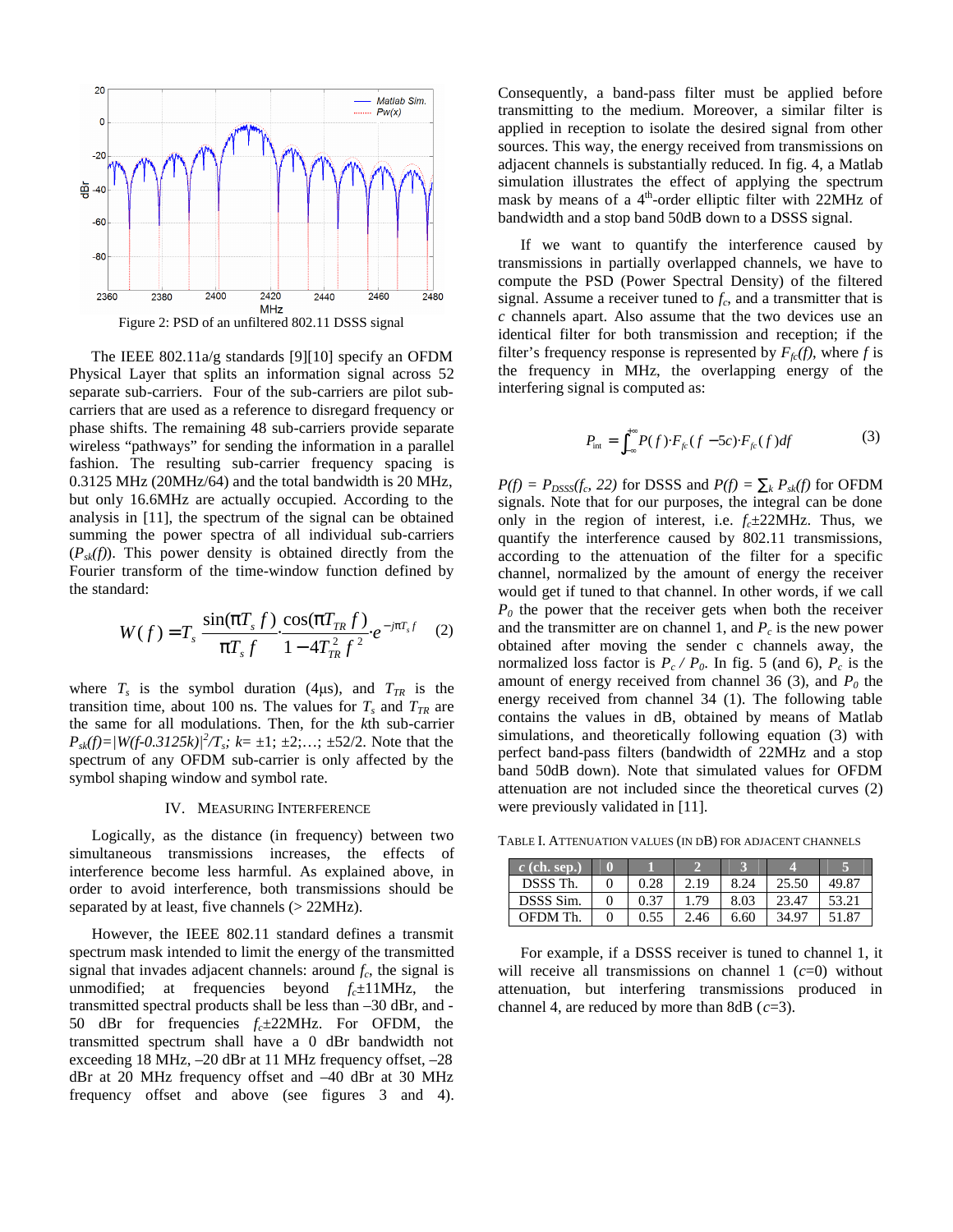

Figure 3: Spectral Density of 802.11 OFDM signal



Figure 4: Spectral Density of 802.11 DSSS filtered signal

# *A. Utilization*

 $\overline{a}$ 

The previous subsection showed how to evaluate the interference caused by transmissions in overlapping channels. Note that the spectrum densities studied correspond to activity periods, i.e. a snapshot taken when the transmitter is actually transmitting. It is therefore logical to draw the conclusion that a node that injects only a few frames per second is a source of interference that we can disregard in the presence of another node that is transmitting at the highest possible rate, even though the first station's frames are received with much more energy than the latter's. Therefore, the next step is to include the effect of utilization as a new parameter in order to consistently quantify interference from adjacent channels. Here, utilization is understood as the portion of time the node is actually transmitting into the air.

To do so, the mean power received from a source in saturation state is taken as reference (considered utilization of 100%<sup>1</sup>). The measurement for every utilization degree is carried out with a spectrum analyzer, which covers 44MHz around the center frequency  $f_c$  10 times per second, taking samples every 100 kHz. The graph on fig. 7 shows the resulting average attenuation (normalized) equivalent to a given utilization degree. This equivalent attenuation is



received in 1 and 3.

computed as the difference between the mean power received from a saturated station (no attenuation) and the mean power measured with lower utilizations.

The values provided by the spectrum analyzer are directly proportional to the decay of the utilization. Thus, the attenuation in dB corresponds with the equation: *10·log10(u)*, where *u* represents the utilization  $(0 < u \le 1)$ . That is to say, a utilization of 50% means that the source is transmitting half the time, and hence the averaged measured power is halved (*i.e.* the equivalent attenuation is 3 dB).

We can now conclude our characterization of interference in partially overlapped channels with a complete example: if a receiver is tuned to channel 1, an interfering source continuously transmitting frames in channel 1 (*c*=0) will not be filtered. But if the transmitter moves to channel  $4$   $(c=3)$ and reduces its utilization to 50%, we consider that the interference it produces is reduced on average by  $8$  (filter) + 3 (utilization)  $= 11$  dB.

<sup>1</sup> Note that this utilization taken as reference does not actually correspond to a busy time of 100% due to backoff intervals and inter-frame spaces.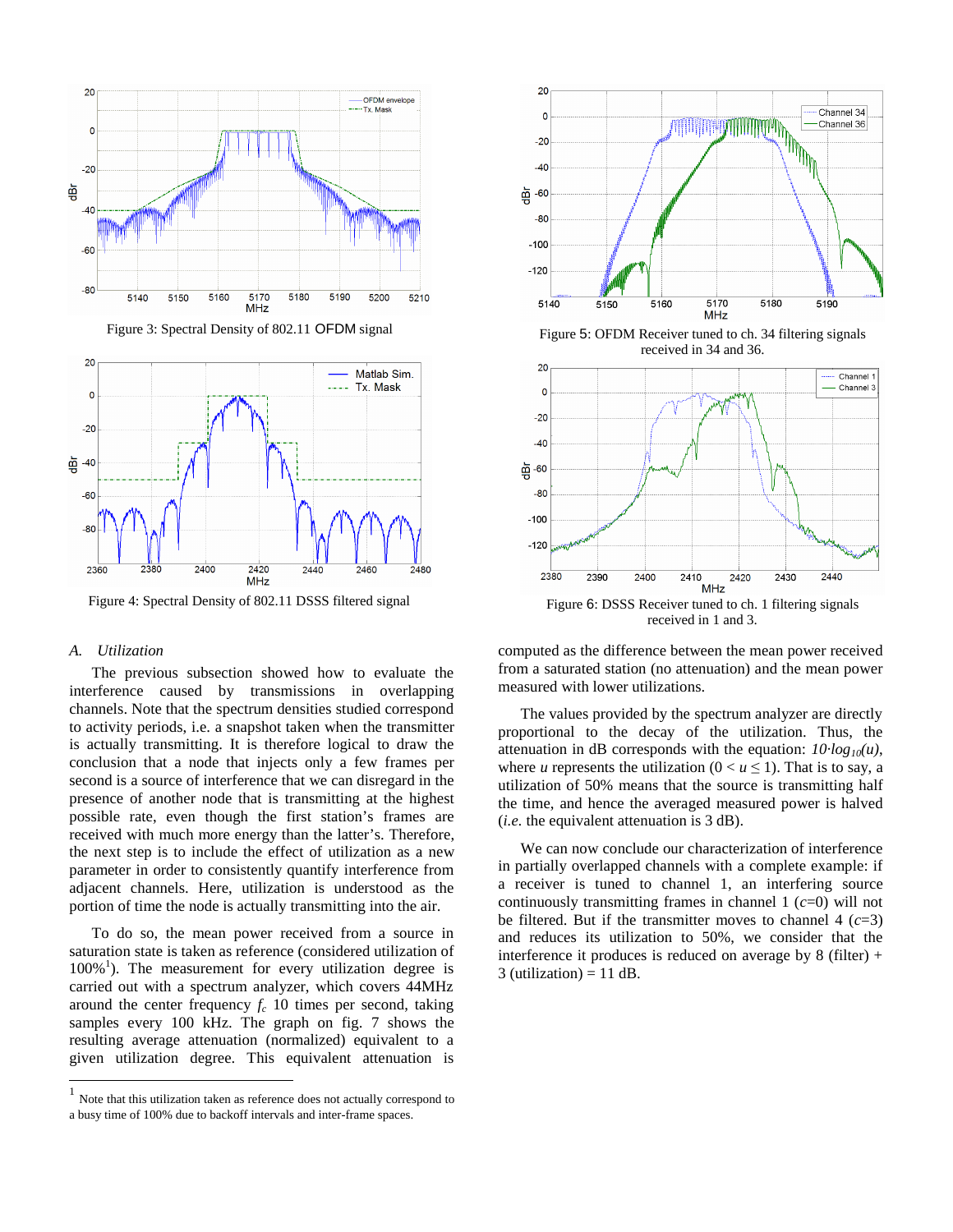

Figure 7: Average attenuation equivalent to a given utilization obtained through experimental measurements

## V. EFFECT OF NOISE AND INTERFERENCE ON PERFORMANCE

As mentioned before, a decrease in the SINR entails an increase of packet errors in reception. IEEE 802.11 standards define several sets of modulations and coding rates for the different physical layers. For example, IEEE 802.11b [12] specifies four modes: 11Mbps (8-bit CCK), 5.5Mbps (4-bit CCK), 2Mbps (DQPSK) and 1Mbps (DBPSK) to be used in the 2.4GHz frequency band. Each different scheme provides a different transmission rate, but the higher the chosen rate, the worse it performs in the presence of noise and interference; *i.e.* the harmful effects of interference are different for each different modulation and coding rate. The relationship SINR *vs.* BER (Bit Error Rate) can be derived either from empirical measurements (*e.g.* [13]) or using known formulas [14]. Figure 8 shows analytical curves with the bit error probability for all modulations in 802.11 OFDM under the assumption of binary convolutional coding and hard-decision Viterbi decoding with independent errors at the channel input (see details in [15]). An upper bound for the Packet Error Ratio (PER) was given in [16]:

$$
PER = 1 - (1 - P_m)^{8l} \tag{4}
$$

where  $P_m$  is the error probability for data bits using the PHY mode *m*, and *l* is the frame length in Bytes. Once the PER is known, we can quantify the effect of interference on the saturation throughput as proposed in [17]: Chatzimisios *et. al.* introduced the PER into the well known Bianchi's formulation [18].

In order to derive the effects of adjacent channel interference on the station's performance, we can use the model described in IV with the exception of utilization. Even though the utilization model's accuracy was validated with practical measurements with a spectrum analyzer, it is not applicable when the PER is computed from SINR values. The effects of utilization will depend not only on the activity/idle periods ratio, but also on the frame size distribution and the process describing inter-frame times in



Figure 8: Analytical BER vs. SINR curves of 802.11 OFDM transmissions in a Hard-decision Viterbi decoder for all 8 modes: 1 (6Mbps – BPSK), 2 (9Mbps BPSK), 3 (12Mbps QPSK), 4 (18Mbps QPSK), 5 (24Mbps 16-QAM), 6 (36Mbps 16-QAM), 7 (48Mbps 64-QAM) and 8 (54Mbps 64-QAM)

the interfering source. First of all, whenever the filtered signal is above  $P_{th}$ , the physical carrier sense mechanism will defer transmission for all interfering station's frames, so in this case, the interference does not affect the PER and therefore there is no sense in applying the attenuation due to the utilization factor. Otherwise, the interference can be added to the SINR before deriving PER.

Our estimation of PER is now:  $PER_u = u \cdot PER_1$ ; where  $PER<sub>u</sub>$  is the PER obtained with an adjacent interferer's utilization of  $u$  and PER<sub>1</sub>, the PER when the interferer's utilization is in saturation  $(u=1)$ . This PER variation can be translated to an equivalent  $log_{10}(1/u)$  increase in the SINR. These assumptions were verified by means of practical measurements and simulations. The simulated scenario consisted of two partially overlapping IEEE 802.11a cells with two stations each (*tx* and *rx*). Cell *A*'s *rx* receives - 76dBm of unfiltered signal from cell *B*'s *tx*. The channel distance is 2 (ch. 34 and 36). *B*'s utilization is increased from 0 to 100% whereas *A*'s *tx* is always in saturation state. Simulations were made with two different modes (*m*=4 and *m*=8) in order to verify that our assumptions are independent of the modulation used. The details of the simulator's PHY layer implementation can be found on [19]. The results are shown in fig. 9: dotted lines are obtained through analytical models with the saturation throughput computed using the formulas in [17] after deriving PER from *u* and SINR as explained before; solid lines are obtained from simulations. Practical measurements were made with a similar testbed but using DSSS devices with 1Mbps PHY (DBPSK); PER and SINR showed the same relationship.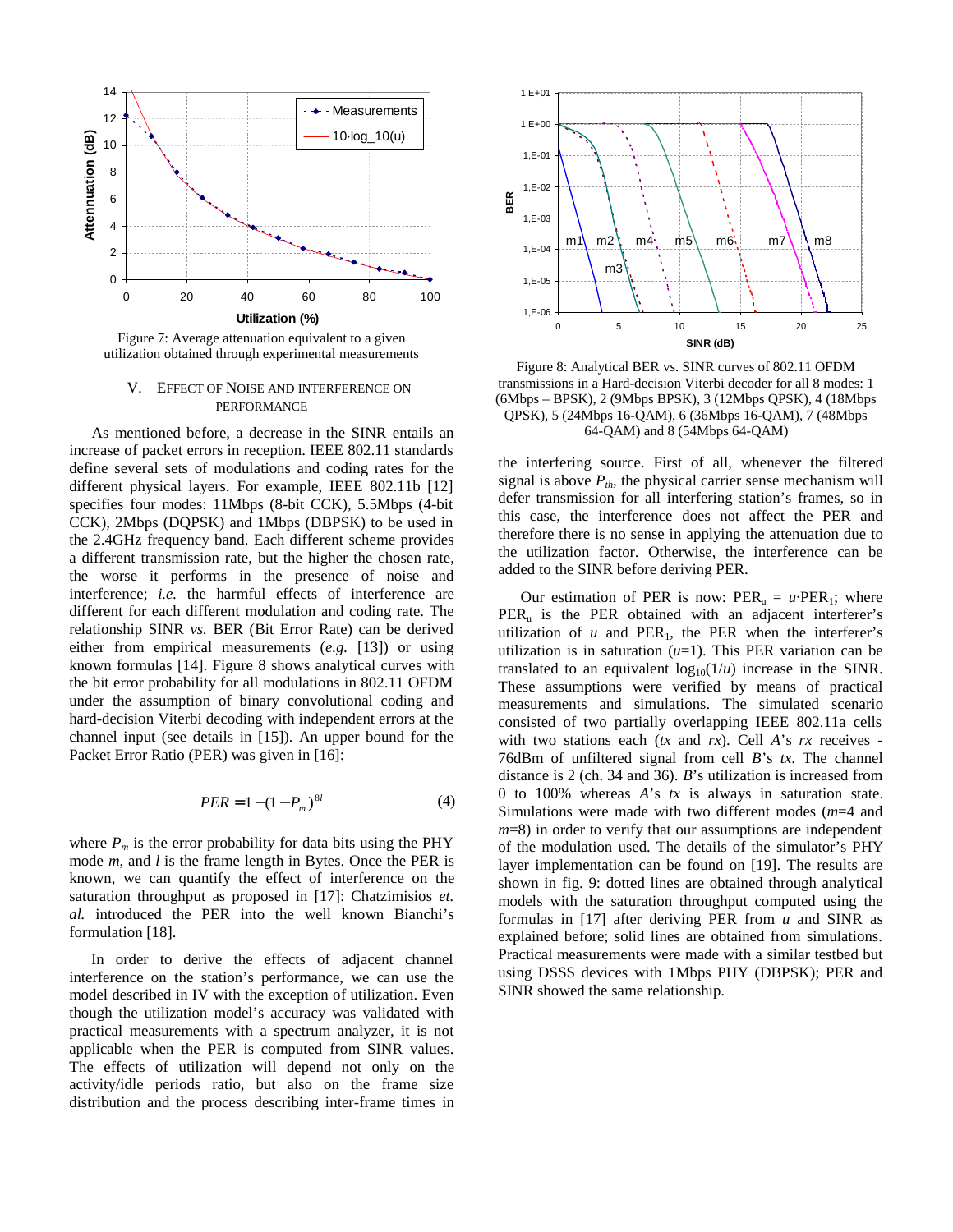

Figure 9: Saturation throughput (Simulated vs. Analytical) in cell *A* when *B*'s transmitter changes its utilization in an adjacent channel (*c*=2).

To sum up, the computation of the interference used to obtain the PER differs from IV.A. In this case, recovering the complete example used to conclude section IV: if a receiver is tuned to channel 1, an interfering source continuously transmitting frames in channel 1 (*c*=0) will not be filtered. But if the transmitter moves to channel  $4$  ( $c=3$ ) and reduces its utilization to 50%, we consider that the interference it produces, with regard to PER computation, is on average reduced 8 (filter)  $+ 0.3$  (utilization) = 8.3 dB.

## VI. APPLICABILITY

Partially overlapped channels are a useful resort when the number of non-overlapping channels available is small. Thus, its applicability is mainly focused on the 2.4GHz band; recall that the number of non-overlapping channels is greater in the 5GHz band, and OFDM signals occupy a narrower effective bandwidth than DSSS. However, also note that not all the channels defined in the 5GHz band are non-overlapping.

A simple experiment can be carried out to illustrate why the use of partially overlapped channels could have a positive effect. The scenario consists of two totally overlapping WLAN cells, each composed of one 11b AP and one client station. Cell *A* reaches the saturation state (*i.e.* there is always a frame ready to be sent in the transmission buffer). Cell *B*'s offered throughput is increased from 0 to saturation. Figure 10 shows the carried throughput in *A*, measured at the application layer for different channel settings: while *A* remains in channel 1, *B* moves from 1 to 6. In figure 11, the same experiment is repeated after moving one of the cells 10m away to an adjacent room. It is clear that co-channel interference can be worse than adjacent-channel interference, depending on the cell utilization and the interfering signal level. For example, in the case that 4 or 5 channel separation is not possible due to a high density of WLANs, in the first scenario (figure 10), a network administrator would choose the same channel for both cells before setting partially overlapping channels. However, in the second scenario (figure 11) the received co-channel interference is still above  $P_{th}$  (-76 <  $P_{th}$  < -80 dBm) while a reduction of the interfering signal has led to an improved BER performance for adjacentchannel interference, to the point that a channel distance of 3 would be the best choice herein. For the same reason *c*=1 performs better than  $c=2$  in the first scenario, but  $c=2$ outperforms  $c=1$  in the second. Thus, it is sometimes preferable to use partially overlapping channels.

Knowing that the power of a signal that is received at a distance of *d* can be computed as  $P_{rx}$  [*dB*] =  $G(c) + P_{tx} - k \cdot 10$  $log_{10}(d)$  [20], where  $P_{tx}$  is the transmitted power, *k* a factor that depends on the environment (*k*=2 for open space), and  $G(c)$  a factor that captures the effect of different gain/loss elements (including tx/rx filters and antennas), isolating *d*:

$$
d(c) = 10^{\frac{G(c) + P_{tx} - P_{rx}}{10k}}
$$
 (5)



Figure 10: Measured throughput in cell *A* with interference from different channels; both cells in the same room

Figure 11: Measured throughput in cell *A* with interference from different channels; cells in adjacent rooms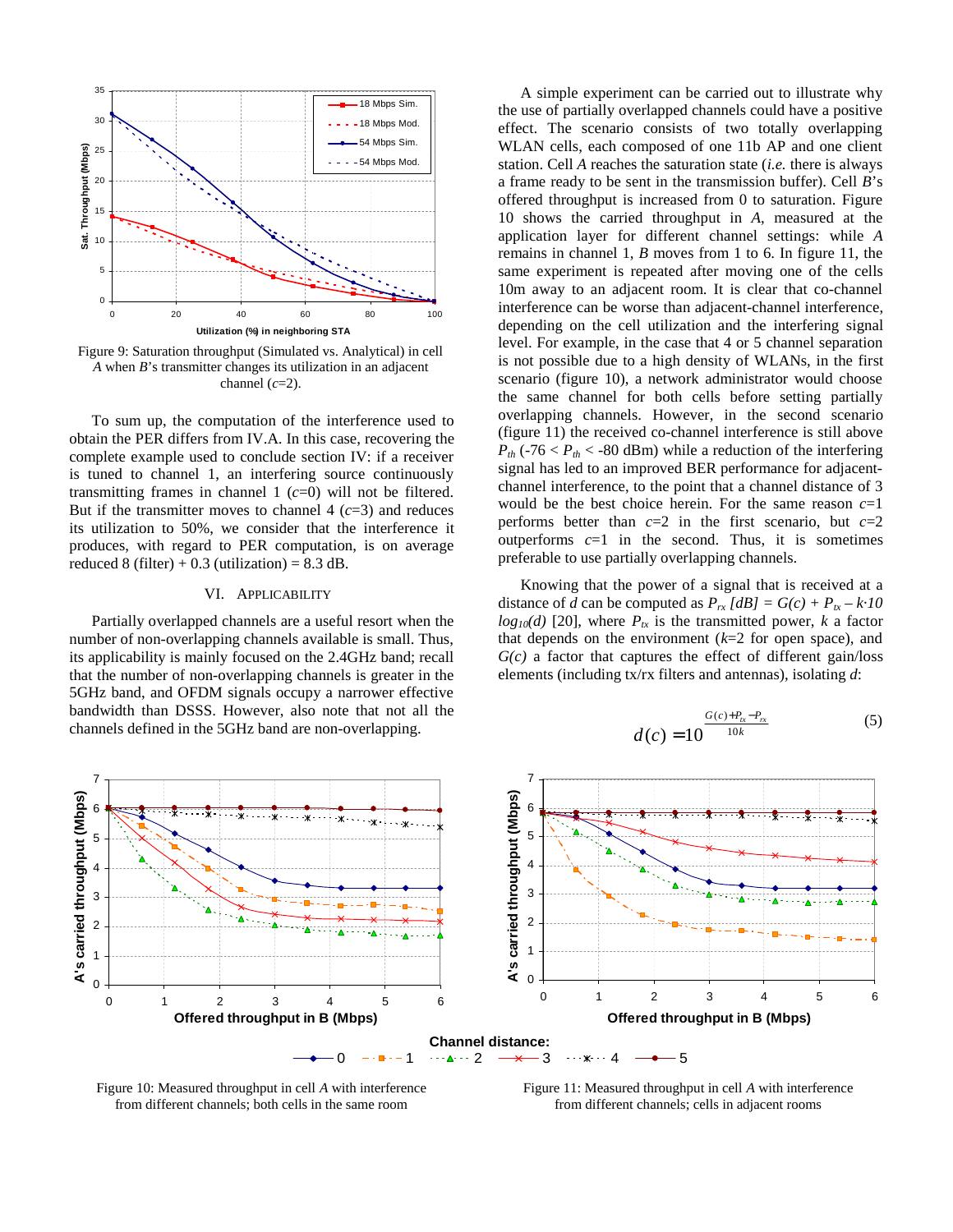we obtain  $d_{th}$  when  $P_{rx} = P_{th}$ , *i.e.*  $d_{th}$ , which is also known as the carrier sense range, is the minimum distance between two nodes required to avoid the carrier sense mechanism to report a channel occupied when the other station is transmitting. Note that  $d(c)$  decreases with  $c$ , which means that the minimum distance required to avoid interference between two transmitters (due to CSMA/CA), is reduced by increasing the channel distance  $(d_{th}(0) > d_{th}(1) > ... > d_{th}(c))$ . Again we can say that it can be preferable to use partially overlapped channels before a channel that is already in use. Hence, the best channel assignment for an scenario like the one depicted in fig. 11 (with  $max(d_{xy}) < d_{th}(0)$ ) will be that using channels 1, 5, 9 and 13. Observe that in this case, the use of partially overlapped channels avoids the exposed node problem [21].

## VII. CONCLUSIONS

In this paper we have quantified the adjacent channel interference and its effect on the throughput performance in IEEE 802.11 WLANs using OFDM or DSSS. The methodology required to this quantification is as follows: the interfering signal is attenuated by tx/rx filters, depending on the channel distance according to Table I and this signal is further affected by  $10 \cdot \log_{10}(u)$  dB depending on the interfering station's utilization. On the other hand, one has to take into account that to quantify the effect on saturation throughput, the equivalent interfering filtered signal is affected by  $log_{10}(u)$ ; this SINR is used to derive the PER, which in turn is used to obtain the saturation throughput.

The results obtained from simulations, analytical models and practical measurements justify the use of partially overlapped channels instead of 3-coloring allocations traditionally applied to IEEE 802.11b networks. The proposed model can also be used in different radio resource management mechanisms, such as transmitted power assignments or rate adaptation strategies.

#### ACKNOWLEDGMENT

This work was supported in part by DURSI, the ERDF, the Spanish Government through project TEC2006-04504 and the i2CAT foundation.

## **REFERENCES**

- [1] A. Akella, G. Judd, S. Seshan, and P. Steenkiste, "Selfmanagement in chaotic wireless deployments," *11th international Conference on Mobile Computing and Networking, MobiCom '05*, September 2005.
- [2] A. Hills, "Large-Scale Wireless LAN Design," *IEEE Communications Magazine*, vol. 39, num. 11, pp. 98- 107, November 2001.
- [3] R.C. Rodrigues, G.R. Mateus, A.A.F Loureiro, "On the Design and Capacity Planning of a Wireless Local Area Network," *Network Operations and Management Symposium, NOMS*, (IEEE/IFIP, ed.), pp. 335-348, April 2000.



Figure 12: Scenario with 4 .11b Tx/Rx pairs. All TXs are within carrier sense range of each other  $(d_{xy}) < d_{th}(0)$ ). RXs are only within range of their corresponding TX.

- [4] D. Leskaroski, and W.B. Michael. Frequency Planning and Adjacent Channel Interference in a DSSS Wireless Local Area Network (WLAN). *Wireless Personal Communications: Bluetooth Tutorial and Other Technologies*. pp. 169-180. Kluwer Academic Publishers, 2001.
- [5] E. Garcia, R. Vidal and J. Paradells. New Algorithm for Distributed Frequency Assignments in IEEE 802.11 Wireless Networks. *11th European Wireless Conference*, vol. 1, pp. 211-217, April 2005.
- [6] A. Mishra, V. Shrivastava, S. Banerjee and W. Arbaugh. Partially Overlapped Channels Not Considered Harmful. *ACM SIGMETRICS Performance Evaluation Review*, vol. 34, 1, pp. 63-74, June, 2006.
- [7] M. Burton. *Channel Overlap Calculations for 802.11b Networks*. White Paper, Cirond Technologies Inc, November 2002.
- [8] IEEE 802.11. *Standard for Telecommunications and Information Exchange Between Systems—LAN/MAN Specific Requirements—Part 11: Wireless Medium Access Control (MAC) and Physical Layer (PHY) Specifications*. New York: The IEEE, Inc., 1999.
- [9] IEEE 802.11. *Supplement to Standard for Telecommunications and Information Exchange Between Systems—LAN/MAN Specific Requirements— Part 11: Wireless Medium Access Control (MAC) and Physical Layer (PHY) Specifications: High-speed Physical Layer in the 5 GHz Band, 802.11a*. The IEEE, Inc., 2003.
- [10] IEEE 802.11. *Standard for Telecommunications and Information Exchange Between Systems—LAN/MAN Specific Requirements—Part 11: Wireless Medium Access Control (MAC) and Physical Layer (PHY) Specifications: Amendment 4: Further Higher Data Rate Extension in the 2.4 GHz Band, 802.11g*. The IEEE, Inc., 2003.
- [11] C. Liu, F. Lee, "Spectrum modelling of OFDM signals for WLAN," *Electronics Letters*, vol. 40, pp. 1431- 1432, October 2004.
- [12] IEEE 802.11. *Supplement to Standard for Telecommunications and Information Exchange*